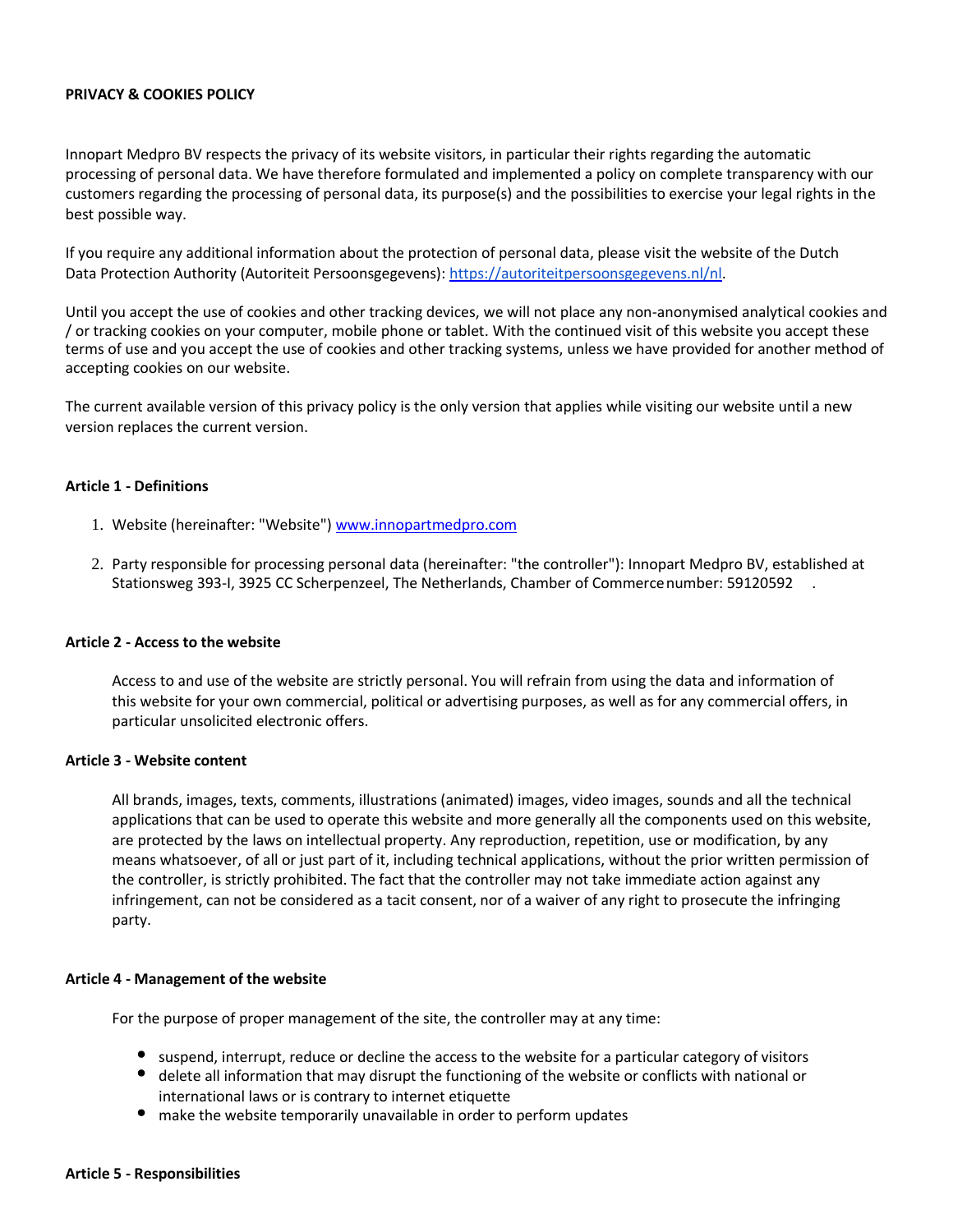- 1. The controller is not liable for any failure, disturbances, difficulties or interruptions in the functioning of the website, causing the (temporary) inaccessibility of the website or of any of its functionalities. You, yourself, are responsible for the way you seek connection to our website. You need to take all appropriate steps to protect your equipment and data against hazards such as virus attacks on the Internet. Furthermore, you are responsible for which websites you visit and what information you seek.
- 2. The controller is not liable for any legal proceedings taken against you:
	- because of the use of the website or services accessible via the
	- Internet for violating the terms of this privacy policy
- 3. The controller is not liable for any damages that incur to you or third parties or your equipment, as a result of your connection to or use of the website and you will refrain from any subsequent (legal) action against the controller.
- 4. If the controller is involved in a dispute because of your (ab)use of this website, he is entitled to (re)claim all subsequent damages from you.

# **Article 6 - Collection of data**

- 1. Your personal data will be collected by Innopart Medpro BV and (an) external processor(s) .
- 2. Personal data means any information relating to an identified or identifiable natural person ('data subject').
- 3. An identifiable natural person is one who can be identified, directly or indirectly, in particular by reference to an identifier such as a name, an identification number, location data, an online identifier or to one or more factors specific to the physical, physiological, genetic, mental, economic, cultural or social identity of that natural person.
- 4. The personal data that are collected on the website are used mainly by the collector in order to maintain a (commercial) relationship with you and if applicable in order to process your orders. They are recorded in an (electronic) register.

# **Article 7 - Your rights regarding information**

- 1. Pursuant to Article 13 paragraph 2 sub b GDPR each data subject has the right to information on and access to, and rectification, erasure and restriction of processing of his personal data, as well as the right to object to the processing and the right to data portability.
- 2. You can exercise these rights by contacting us at info@innopart.nl.
- 3. Each request must be accompanied by a copy of a valid ID, on which you put your signature and state the address where we can contact you.
- 4. Within one month of the submitted request, you will receive an answer from us.
- 5. Depending on the complexity and the number of the requests this period may be extended to two months.

# **Article 8 - Legal obligations**

- 1. In case of infringement of any law or regulation, of which a visitor is suspected and for which the authorities require the personal data collected by the collector, they will be provided to them after an explicit and reasoned request of those authorities, after which these personal data do not fall anymore under the protection of the provisions of this Privacy policy.
- 2. If any information is necessary in order to obtain access to certain features of the website, the controller will indicate the mandatory nature of this information when requesting these data.

# **Article 9 - Collected data and commercial offers**

- 1. You may receive commercial offers from the collector. If you do not wish to receive them (anymore), please send us an email to the following address: info@innopart.nl.
- 2. Your personal data will not be used by our partners for commercial purposes.
- 3. If you encounter any personal data from other data subjects while visiting our website, you are to refrain from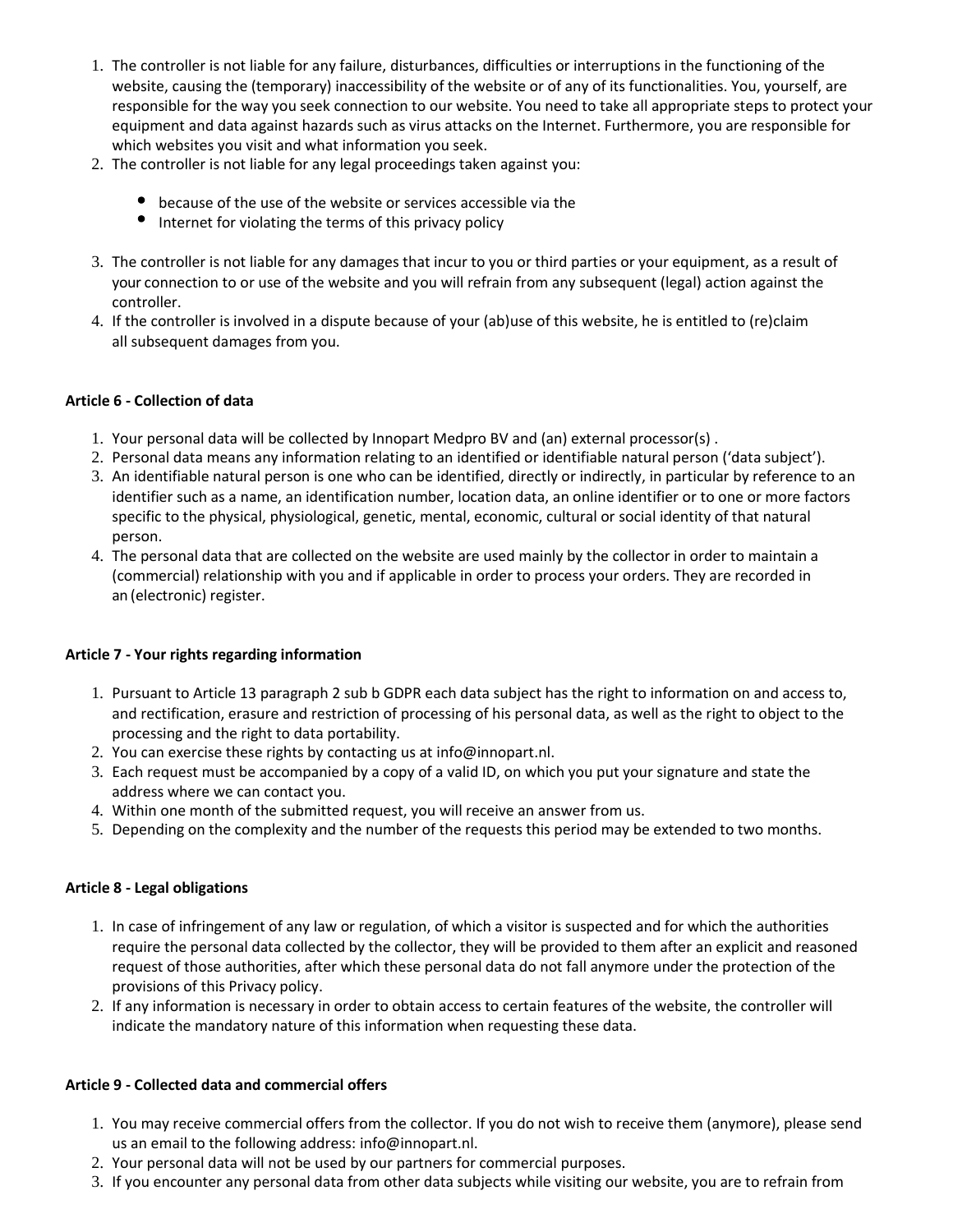collection, any unauthorized use or any other act that constitutes an infringement of the privacy of the data subject(s) in question. The collector is not responsible in these circumstances.